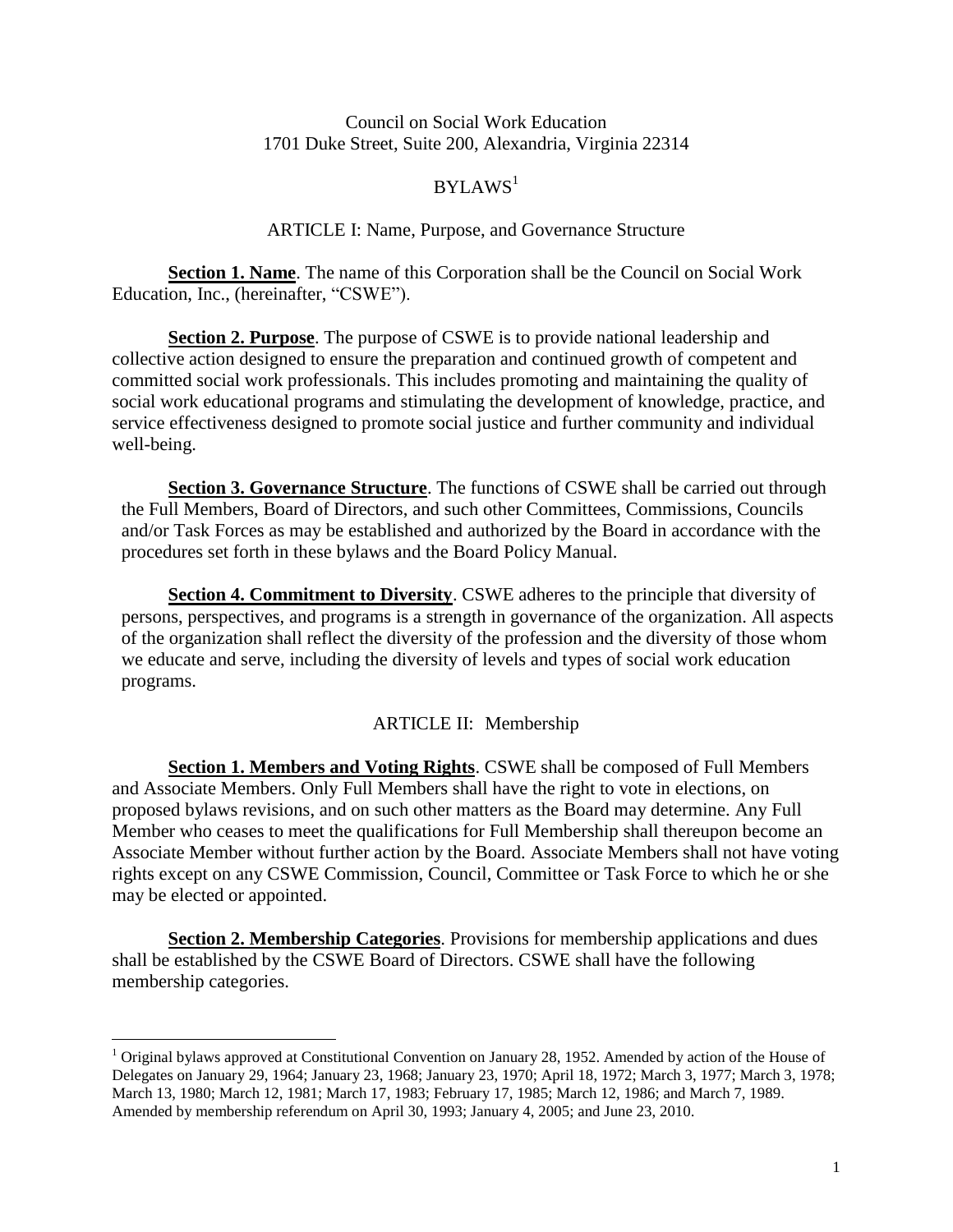## A. Full Members.

- 1) *Educational Program Members*. Educational Programs Members consist of undergraduate and graduate programs accredited by CSWE. Educational Program Members will be represented within CSWE by their respective social work dean, director or other designee, who shall exercise all voting rights on behalf of the member.
- 2) *Faculty and Administrators*. Faculty and Administrator Members consist of persons holding paid faculty, administrative or managerial appointments in programs accredited by CSWE.
- 3) *Individual Members*. Individual Members consist of individuals affiliated with national, state, local, voluntary, public social welfare agencies, and other professional social work organizations, field instructors with educational responsibilities for students in social work undergraduate and graduate programs, as well as others who wish to support social work education through membership in CSWE.
- B. Associate Members.
	- 1) *Candidates.* Candidate Members consist of those programs in candidacy status for CSWE accreditation.
	- 2) *Emeritus*. Emeritus Members consist of emeritus faculty or administrators from CSWE accredited programs and those programs in candidacy status.
	- 3) *Students*. Student Members consist of full-time and part-time students.
	- 4) *Associate Organizations*. Associate Organization Members consist of agencies, institutions, professional libraries and library associations, and other organizations interested in social work education.

**Section 3. Termination or Suspension of Membership**. Membership in CSWE shall be suspended or terminated if a member does not pay all required membership dues, in full, by the due date established by the Board of Directors ("Board"). In addition, the Board may, by the affirmative vote of a majority of the Board at which a quorum is present, terminate a member's membership for one or more material violations of any provision of the CSWE bylaws, rules, policies, or any application provisions of the Virginia Nonstock Corporation Act (the "Act"). Full Members who fail to meet the qualifications for Full Membership shall become Associate Members without further action of the Board. Termination of membership shall not extinguish such members' financial obligations, if any.

# **Section 4. Member Action**.

A. Weighted Voting. In all matters except as otherwise provided herein or by law, votes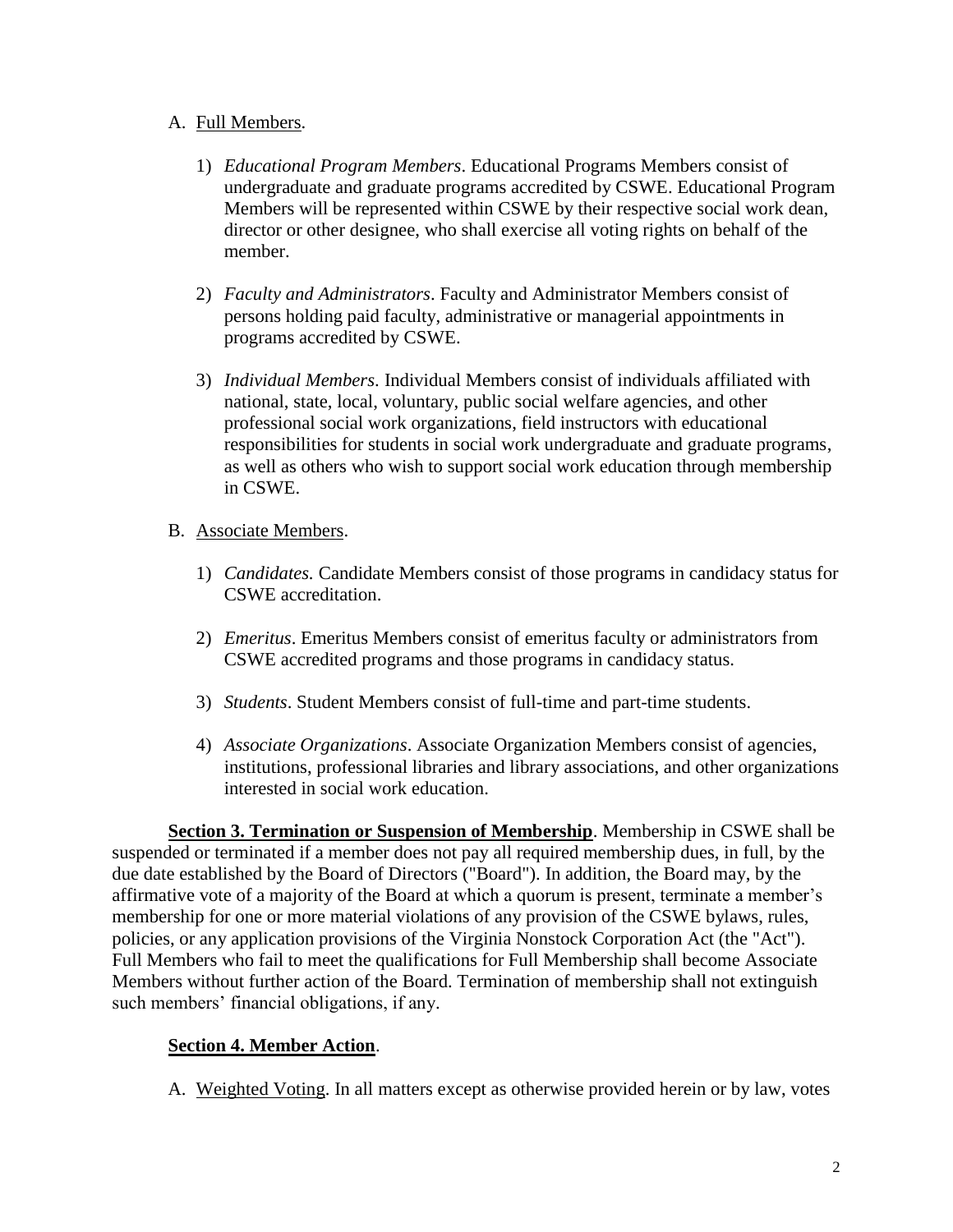of the Full Members shall be weighted proportionally as follows:

| Category of Membership             | <b>Percent of Total Votes</b> |
|------------------------------------|-------------------------------|
| <b>Educational Program Members</b> |                               |
| Undergraduate<br>Graduate          | 31%<br>31%                    |
| <b>Faculty and Administrators</b>  |                               |
| Undergraduate<br>Graduate          | 16%<br>16%                    |
| Individual Members                 | 6%                            |

- B. Annual Meeting. There shall be an annual membership meeting, during which the Full and Associate Members shall review the general goals and activities of CSWE and suggest program ideas and innovations.
- C. Notice. Notice of any meeting of the Full Members shall be given personally or sent to each Full Member by mail, overnight courier, or electronic mail not less than ten (10) days and not more than sixty (60) days before the date set for such meeting, except as otherwise required under the Act, and must include the time, date, and place of such meeting. Notice of a special meeting shall also state the purpose for such meeting. Regular Member meetings shall be called by the Board.
- D. Waiver. Full Members may waive notice of any meeting through attendance at such meeting or by signing a written waiver, delivered to the Secretary of CSWE, either before or after such meeting.
- E. Quorum. Five percent (5%) of the total CSWE Full Members, present in person or by proxy, shall constitute a quorum for the transaction of business on which a Full Member vote is to be taken at any meeting of the CSWE members. Weighted voting shall not be a factor when determining the presence of a quorum. As such, each Full Member shall count equally for quorum purposes.
- F. Manner of Acting. The vote of a majority of the weighted votes of the Full Members, provided that a quorum of the Full Members participates in vote, shall carry any Full Member action, except as otherwise provided by law. Full Members are authorized to vote in person at a meeting, by proxy exercised by the Full Member's designee at a meeting, or by ballot voting without a meeting in the election of individual Board members. Ballot voting outside of a meeting, except in the election of individual Board members, shall not be authorized. As such, when voting on any matter except the election of individual Board members, each Full Member must either cast his or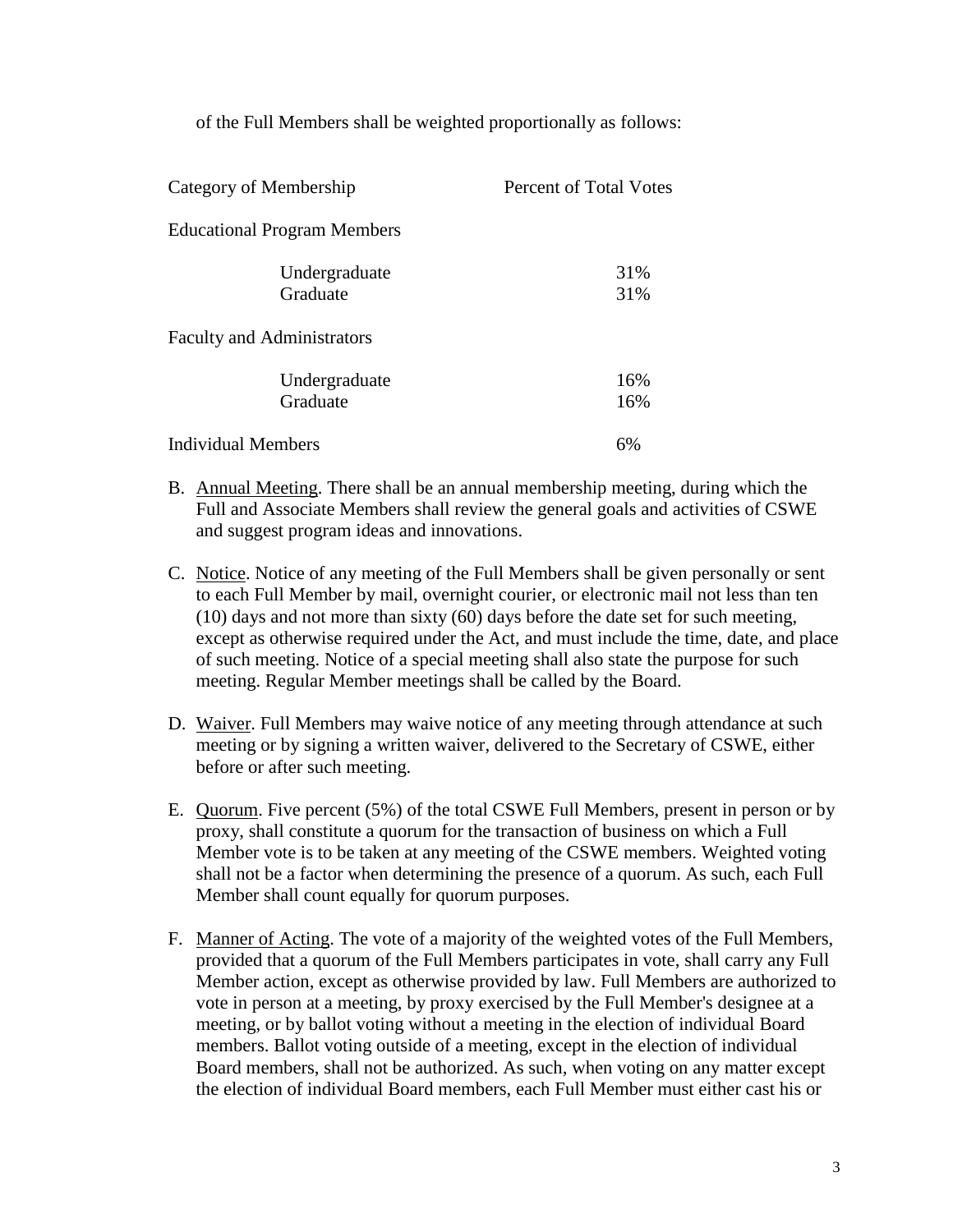her vote in person at a meeting or designate another Full Member, via a proxy, to vote on the member's behalf at a meeting.

- G. Proxy Voting. Any Full Member may authorize another Full Member to cast his or her vote at a member meeting. Such authorization shall be signed by the respective Full Member and submitted by mail, fax, or as an attachment to an electronic mail. In addition, the authorization may be returned without a written signature and submitted by other means of electronic transmission, such as by electronic mail or via an electronic voting site, if it can be reasonably determined that the vote was authorized. Such authorization may be evidenced for example, by validating the Full Member's birth date, member number, or other unique identifier.
- H. Special Meetings. Special meetings of the Full Members may be called upon sixty (60) days written notice by request of the majority of the Board or upon written petition of ten (10) percent of the Full Members. Such written petition may be submitted by mail, fax, or electronic transmission, including e-mail, to CSWE. Weighted voting shall not be a factor when determining the necessary participation threshold for Full Member petitions. As such, each Full Member shall count equally for petition purposes.

## ARTICLE III: Governance Structure

## Section 1 Board of Directors

A. Responsibilities

The Board of Directors shall manage the affairs of CSWE and exercise all the powers, rights, and privileges of CSWE, subject to the provisions of law and these bylaws. The Board shall:

- 1. annually review and approve the programs, plans, and budgets of CSWE, and hold all governance and program units accountable for their activities;
- 2. bear responsibility for planning, developing, monitoring, and reporting annually to the membership on an affirmative action plan;
- 3. establish a schedule for membership dues;
- 4. decide whether to adopt in whole or in part standards and policies formulated by the Commission on Accreditation for evaluation of graduate and undergraduate social work education programs and policies developed by the Commission on Educational Policy;
- 5. have authority to formulate specific policies necessary for management of the affairs of CSWE;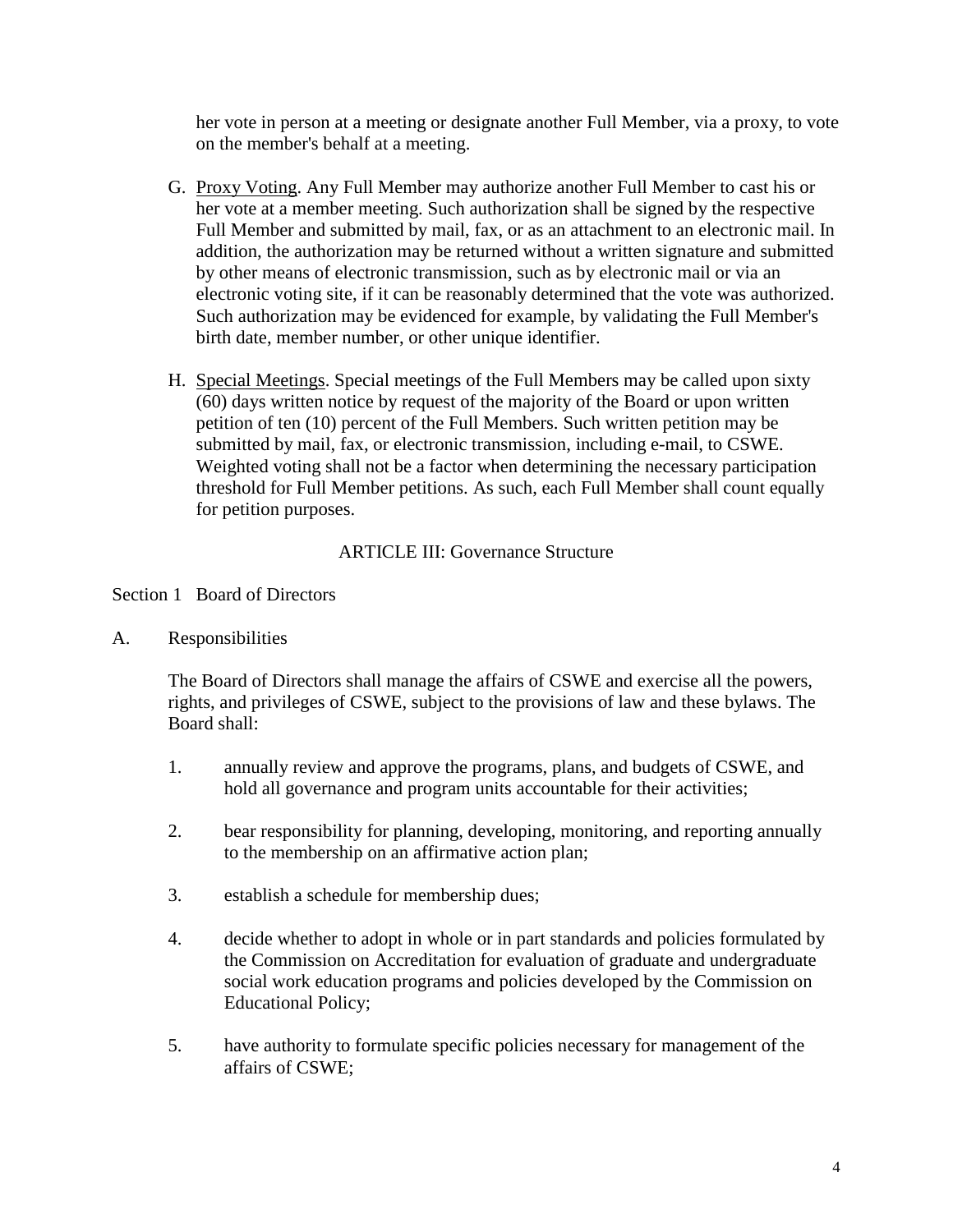- 6. order priorities, and adopt and implement programs;
- 7. receive and review resolutions passed at annual membership meetings and report to the membership on actions taken on resolutions;
- 8. conduct an annual performance review of the President; and
- 9. meet at least two times a year.
- B. Composition

The Board of Directors shall be composed of the officers of CSWE, the CSWE President, and 18 additional members consisting of:

four program representatives, divided equally between the deans and directors of accredited graduate social work education programs and accredited undergraduate social work education programs;

four faculty members, divided equally between faculty members in accredited graduate social work education programs and faculty members in accredited undergraduate social work education programs;

one practice representative; and

two non social work educators appointed by the Chair and approved by the Board of Directors to represent interests of value to CSWE.

The Board of Directors shall also include the Chairpersons of the Commissions, whether such Commission is provided for in these bylaws or is created by resolution of the Board, as *ex officio* nonvoting members. One designee of the Leadership Forum shall also be an *ex officio* non-voting member. This designee shall be selected by the Leadership Forum and may not be the representative from CSWE.

A minimum of 50% of the Board must be representative of the under-represented groups as listed in the Affirmative Action Policy and Plan, dated June 24, 2000. "For purposes of the Affirmative Action Policy, underrepresented groups include but are not limited to women; African Americans/other Blacks; Asian Americans, Pacific Islanders; Chicano/Mexican Americans, Puerto Ricans, other Latinos(as)/Hispanics; Native Americans/American Indians; persons with disabilities; and gay, lesbian, bisexual, and transgender persons."

C. Officers and members of the Board of Directors, other than the President, shall be elected for a 3-year term and shall serve until their successors are elected. One-third of the Board members shall be elected each year. A Board member who has served a full 3-year term may not be re-elected, except as an officer, until one year after the expiration of his or her term.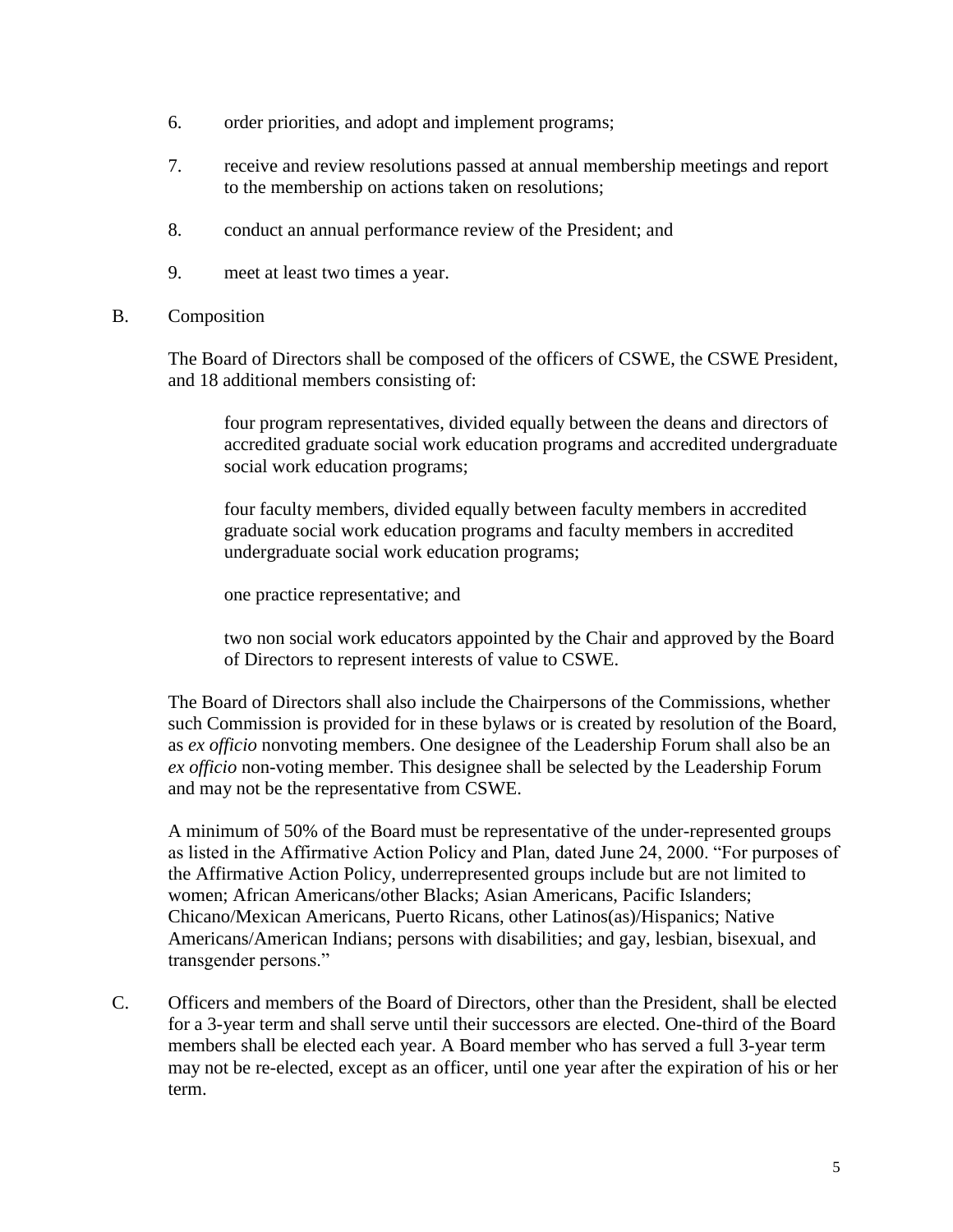- D. The Board shall appoint new Board members to fill any vacancy on the Board of Directors from the same constituency group that the vacating member represented. The said individual(s) shall hold office until the next scheduled election, at which time the vacant position shall be filled for the unexpired term by a vote of the full members.
- E. The positions of the officers and members of the Board of Directors, other than the President, who miss two successive meetings of the Board shall be declared vacant and filled as provided for in these bylaws.

# Section 2 Officers

The officers shall be Chair, Chair-elect, Vice Chair/secretary, and Treasurer.

- A. Duties of Officers
	- 1. The Chair shall preside at meetings of the membership, the Board of Directors and the Executive Committee; act as official head of CSWE in the direction of its business and in the enforcement of the bylaws; sign and execute in the name of CSWE necessary contract and other instruments; and in consultation with the Board make appointments to Commissions and non elected committees. The Chair serves *ex officio* on all Commissions and Committees, except the Nominating Committee and those Commissions and Committees charged with responsibility for accreditation or other approval or certification of educational programs.
	- 2. The Vice Chair shall perform the duties of the Chair in the absence or inability of the Chair to act. The Vice Chair will also serve as Secretary of CSWE.
	- 3. The Secretary shall have such duties relating to the procedures, minutes, and records of CSWE and the bodies composing it, as may be prescribed by the Board of Directors.
	- 4. The Treasurer shall have such duties relating to the funds of CSWE as may be specified by the Board of Directors, including ensuring that an annual independent audit is conducted and that an annual budget is prepared. The Treasurer shall render an annual report to the Board that shall be transmitted to the members of CSWE. The Treasurer shall also chair the Budget and Finance Committee.
	- 5. The Chair-elect shall serve as a member of the Board of Directors and the Executive Committee during the year preceding the assumption of the office of Chair.
	- 6. The Board of Directors may prescribe additional duties for these officers as it deems advisable.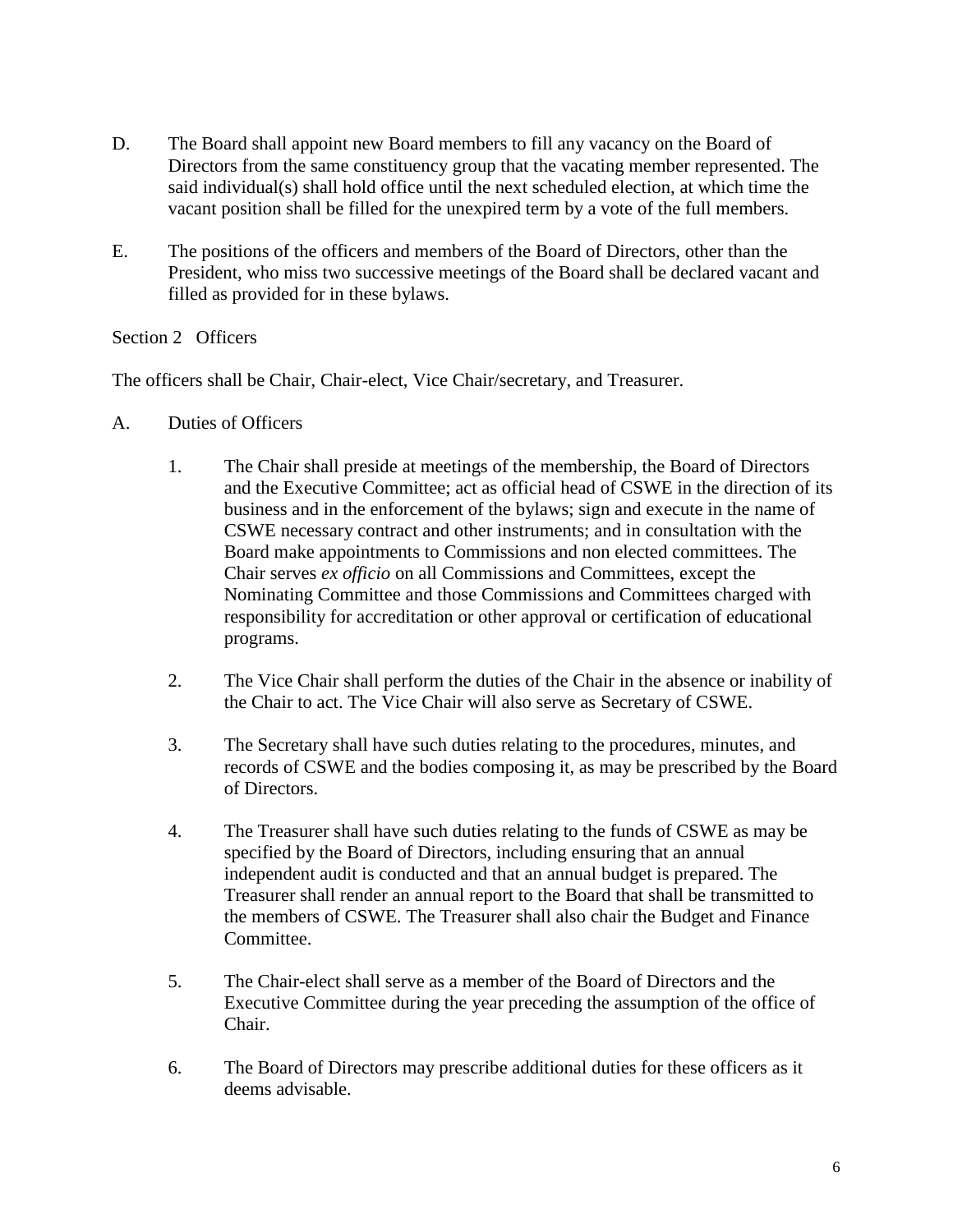# B. Election of Officers

- 1. The officers shall be elected by full members through a ballot for a 3-year term and shall serve until their successors are elected. An officer shall be ineligible to serve for more than two consecutive terms in the same office.
- 2. Election of the Chair-elect of CSWE shall take place in the year preceding assumption of office as Chair. The Chair-elect shall serve for one year and in the following year begin a 3-year term as Chair.
- 3. A vacancy occurring between regular elections shall be filled by the Board of Directors from among its own members. Said individual(s) shall hold office until the next scheduled election, at which time the vacant position shall be filled for the unexpired term by a vote of the full members.

## Section 3 Executive Committee

## A. Functions

- 1. The Executive Committee shall make recommendations to the Board and may exercise such powers of the Board of Directors as may be necessary between meetings of the Board, reporting such actions at the next regularly scheduled meeting of the Board of Directors. Meetings of the Executive Committee shall be called by the Chair or by two-thirds of the Board membership.
- 2. The Executive Committee will review and certify the ballot for elections for final review and approval by the Board of Directors.
- 3. The Executive Committee shall operate consistent with the provisions for quorum and voting set forth for the Board of Directors.

### B. Composition

The Executive Committee shall consist of the officers, the President, the Chairperson of the Commission on Accreditation serving ex officio and without vote and three additional Board members who shall be elected by the Board and who shall serve on the Executive Committee for the remainder of their terms as Board members.

### Section 4 Nominating Committee

### A. Functions

1. The Nominating Committee, in accordance with policies prescribed by CSWE, shall prepare double slates of nominees for officers, members of the Board of Directors, and members of the Nominating Committee.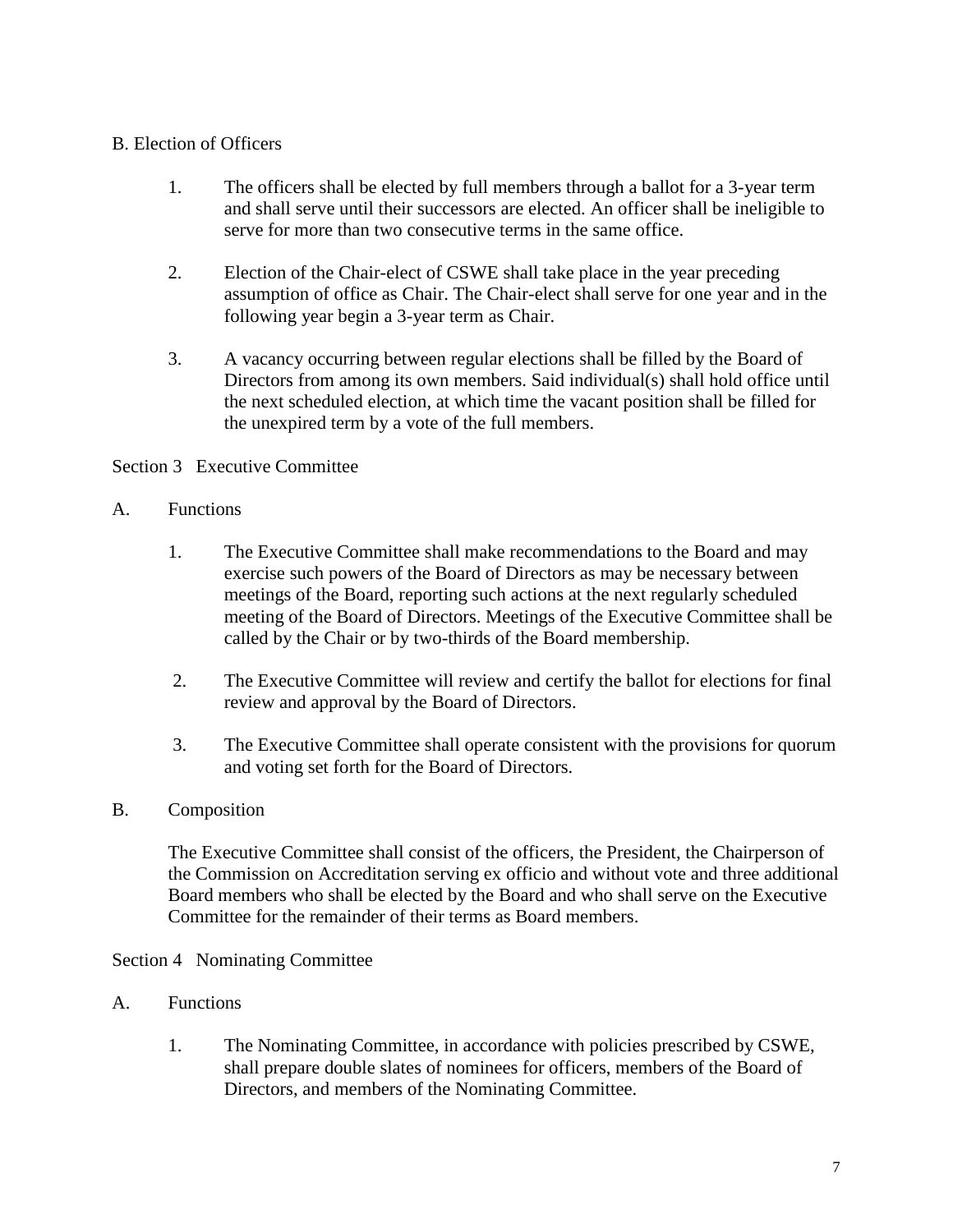- 2. The Nominating Committee will develop a slate of candidates for officers and Board members that will result in 50% composition from under-represented groups as identified in CSWE's Affirmative Action Policy and Plan.
- 3. Not less than 90 days prior to the election, the Nominating Committee shall report its nominations to the Secretary, who in turn will convey them to the Executive Committee of the Board of Directors.
- B. Composition
	- 1. A Nominating Committee consisting of thirteen members shall be elected for 3-year terms with four members elected each year except in one year when five members will be elected.
	- 2. The Chairperson shall be elected for a non renewable term of one year by the committee from among those of its members who have served at least one year on the committee.
	- 3. The Nominating Committee shall fill any vacancy in its membership from the same constituent group as the vacating member represented. Said individual(s) shall serve until the next scheduled election at which time the vacant position shall be filled for the unexpired term by a vote of the full members.
	- 4. Nominees for the Nominating Committee shall be selected from full members in a manner to ensure compliance with the affirmative action plan and geographic representation.
	- 5. The Committee shall be composed of the following representatives: four graduate programs, four undergraduate programs, two graduate faculty members, two undergraduate faculty members, and one practitioner/agency affiliate.
	- 6. A minimum of 50% of the Nominating Committee must be representative of the under-represented groups as listed in the Affirmative Action Policy and Plan, dated June 24, 2000. "For purposes of the Affirmative Action Policy, underrepresented groups include, but are not limited to women; African Americans/other Blacks; Asian Americans, Pacific Islanders; Chicano/Mexican Americans, Puerto Ricans, other Latinos(as)/Hispanics; Native Americans/American Indians; persons with disabilities; and gay, lesbian, bisexual and transgender persons."

Section 5 Commissions, Committees, Councils, and Task Forces

A. There shall be a Commission on Accreditation; a Commission on Educational Policy; a Commission on Professional Development; a Commission for Diversity and Social and Economic Justice; a Commission on Global Social Work Education, a Commission on Research, and such other commissions, committees, and bodies as provided by the Board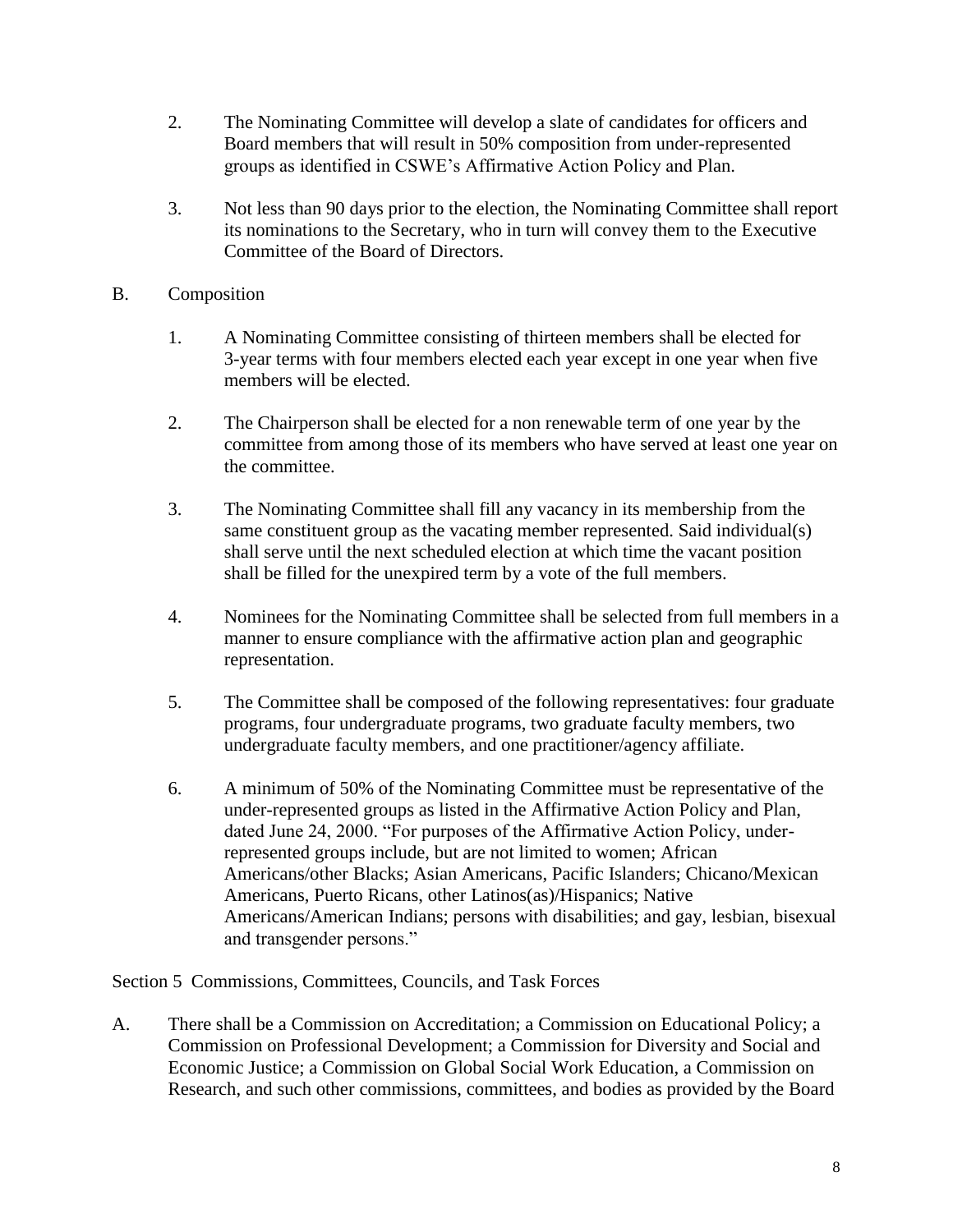of Directors. Commission members shall be appointed by the Chair of the Board, as provided below.

### 1. Commission on Accreditation

a. Functions. The Commission on Accreditation shall have responsibility for formulating accreditation standards and policies for master's and baccalaureate degree programs in social work for adoption by the Board of Directors. The Commission shall also formulate criteria and methods for the evaluation and accreditation of master's and baccalaureate degree programs in social work on the basis of standards and policies adopted by the Board of Directors. It shall develop and maintain an accreditation database. It shall have authority to accredit, to impose conditional accredited status, to deny accreditation to or to withdraw accreditation of master's and baccalaureate degree programs in social work. Accreditation actions shall be accompanied by a reasoned opinion. The Commission on Accreditation shall formulate and propose standards and procedures that are necessary to ensure continuity of CSWE as the accrediting body for social work education.

A master's or a baccalaureate social work program that is aggrieved by the decision of the Commission to deny or withdraw its accreditation, or to declare it in conditional accredited status, shall have the right to review by a body appointed by the Board Chair. The review body shall have the power to (a) affirm the decision of the Commission, or to (b) remand the case to the Commission for further consideration.

- b. Composition. A minimum of 25 members of the Commission on Accreditation shall be appointed by the Board Chair for terms of 3 years, as close as possible to one-third to be appointed each year. It shall be composed of twenty-three full members of CSWE and two public representatives who shall not be current or past members of the social work profession. At least twenty members of the Commission shall have full-time college or university appointments in an accredited social work program. Appointments shall be made with due consideration for the balance of factors necessary for the efficient and effective work of the Commission. Members of the Commission on Accreditation may serve a maximum of two consecutive terms. No member of the Board of Directors or the Commission on Educational Policy may serve concurrently on the Commission on Accreditation. Composition of the Commission on Accreditation shall be consistent with the CSWE affirmative action policy and plan and will be monitored annually by the affirmative action officer.
- 2. Commission on Educational Policy
	- a. Functions. The Commission on Educational Policy shall prepare, at periodic intervals not to exceed 7 years, a statement of social work educational policy to encourage excellence and innovation in the preparation of social work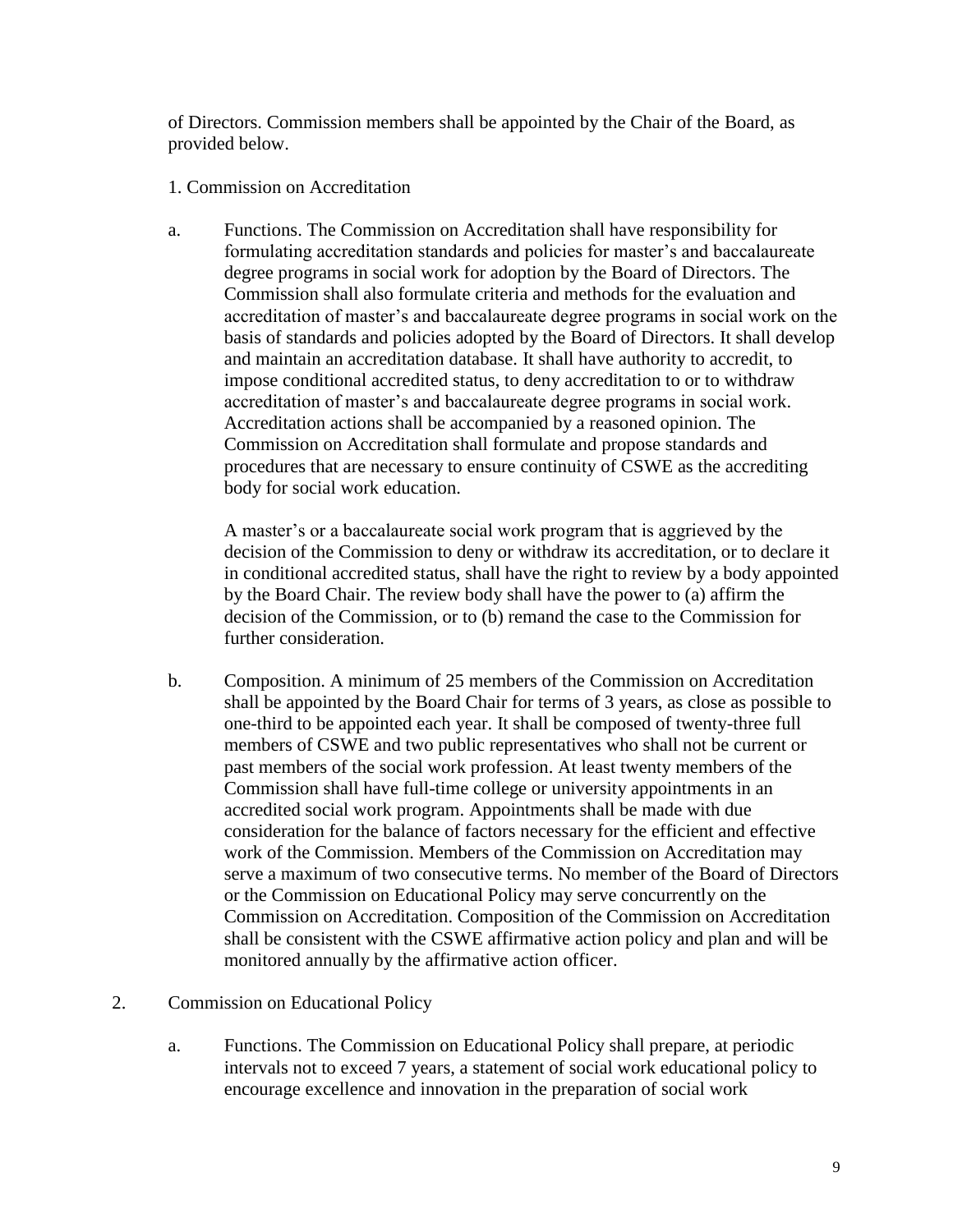practitioners in educational programs. The educational policy shall be used by the Commission on Accreditation in formulating and revising accreditation standards. In performing this function, the Commission shall identify and analyze developments in social work curricula; research about field education and practice methods and specializations; and information about educational innovations within social work education.

- b. Composition. A minimum of 12 Commission members shall be appointed by the Board Chair for terms of 3 years. One-third of the Commission shall be newly appointed each year. Appointments by the Chair of the Board shall include the Chair of each Council of the Commission; CSWE members-at-large, practitioners and representatives of the CSWE's affiliated practice and field education groups and organizations. Members of the Commission may serve a maximum of two consecutive terms. No member of the Board of Directors or the Commission on Accreditation may serve concurrently on the Commission on Educational Policy. Composition of the Commission shall be consistent with CSWE's affirmative action plan and will be monitored annually by the affirmative action officer.
- 3. Commission for Diversity and Social and Economic Justice
	- a. Functions. The Commission for Diversity and Social and Economic justice shall promote in social work education inclusion, equity, social and economic justice, and the integration of knowledge of how the multiple aspects of human diversity intersect. The Commission shall perform this function through establishing and advancing collaborative partnerships with all CSWE diversity and social justice related Commissions and affiliated groups, including external intra-professional and multi disciplinary partnerships. The Commission shall work directly with all organizational units of CSWE on endeavors related to diversity and social and economic justice, and serve in an advisory capacity to the Center for Diversity and Social and Economic Justice. Concerning itself with the impacts of oppression, power, and privilege, the Commission shall also initiate and support efforts to expand the presence of historically oppressed and under-represented populations among students, faculty, and staff in social work education programs.
	- b. Composition. The Commission for Diversity and Social and Economic justice shall have a minimum of twelve members appointed by the Board Chair with consultation from the Board. Commission membership shall be composed of current members from each of the four diversity councils and other CSWE affiliated diversity and social and economic justice constituency groups and organizations, with one-third from the CSWE membership at large. Members of the Commission may serve no more than two 3-year consecutive terms. Appointments shall be made in a manner that creates an on-going cycle of staggered terms. Composition of the Commission shall be consistent with CSWE's affirmative action plan and will be monitored annually by the affirmative action officer.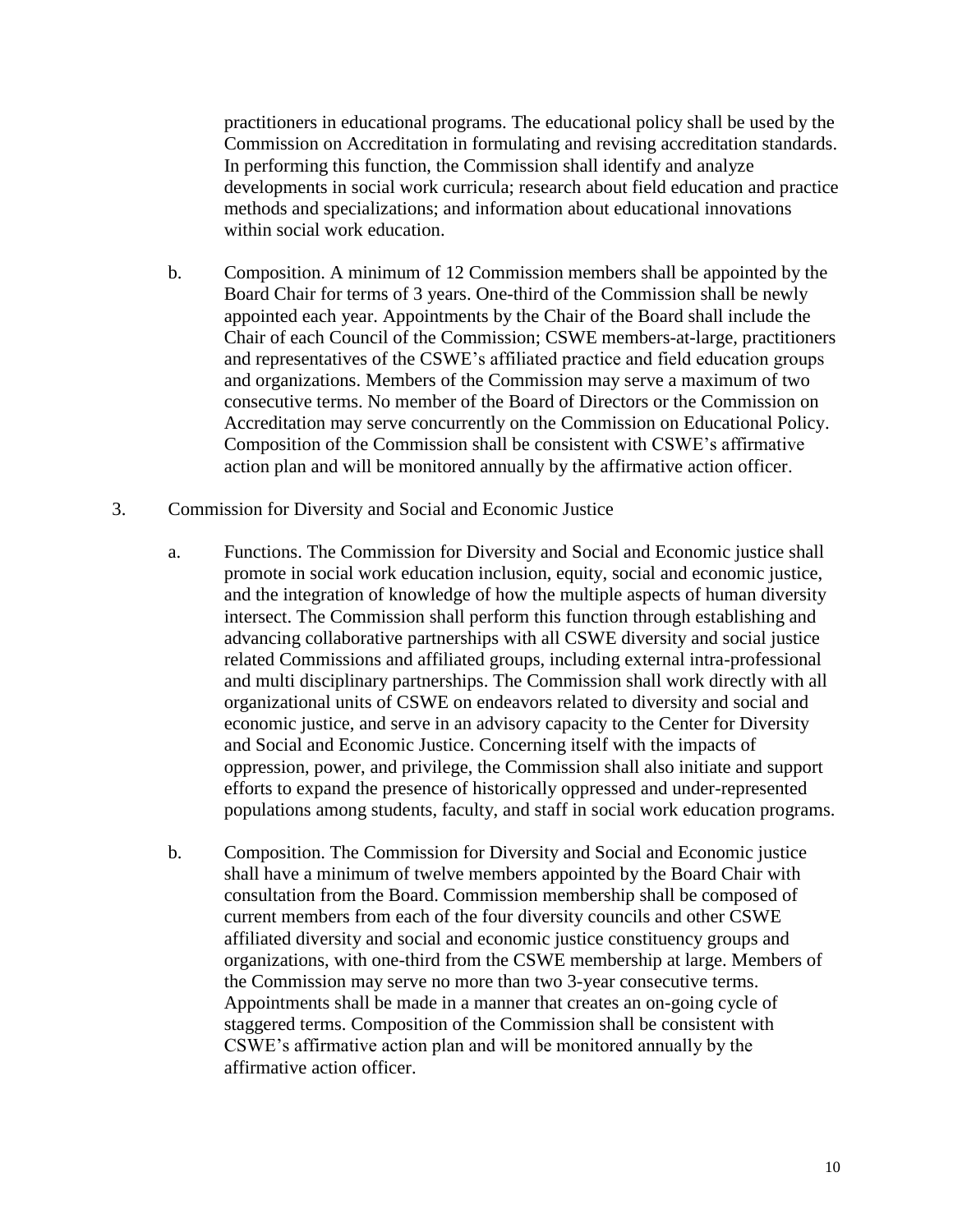- 4. Commission on Global Social Work Education
	- a. Functions. The Commission on Global Social Work Education shall further the international/global agenda of CSWE; assist in the growth and development of the Katherine A. Kendall International Institute; provide leadership to the organization in global social work education and research; collaborate with complimentary international organizations; and encourage the development and inclusion of an international dimension in social work curricula.
	- b. Composition. The Board Chair shall appoint a minimum of 12 Commission members for terms of 3 years. One-third of the Commission shall be newly appointed each year with consultation from the Board. Appointments by the Chair of the Board shall include the Chair of each Council of the Commission; two additional members of each Council; with one-third from the membership at large. Members of the Commission may serve a maximum of two consecutive, 3 year terms. Composition of the Commission shall be consistent with CSWE's affirmative action plan and will be monitored by the affirmative action officer.
- 5. Commission on Professional Development
	- a. Functions. The Commission on Professional Development (COPD) will support the Council on Conferences and Faculty Development, Council on Leadership Development, and Council on Publications; as well as facilitate and integrate the development of innovative programs, methods, and materials that enhance and strengthen the delivery of social work education. COPD serves as a resource to guide and recommend annual program meeting structure and content, development of leadership skills within social work education, and publication policies of CSWE. The overarching goal of these activities is to maximize educational outcomes as evidenced in the form of highly competent social work graduates. The guiding principle for the Commission is to approach professional development with a spirit of creative inquiry that promotes inclusion and unity among social work educators.
	- b. Composition. The Commission will be comprised of a minimum of 10 members who shall be appointed by the Board Chair with consultation from the Board. Membership will include two representatives from each of the Commission's Councils. One-third of the Commission members shall be newly appointed each year. Members may serve a maximum of two terms and there should normally be a 1-year hiatus between these terms. Composition shall be consistent with CSWE's affirmative action policy plan and will be monitored annually by the affirmative action officer.
- 6. Commission on Research
	- a. Functions. The Commission on Research shall be the focal point for educational research in the CSWE. The Commission shall provide leadership for developing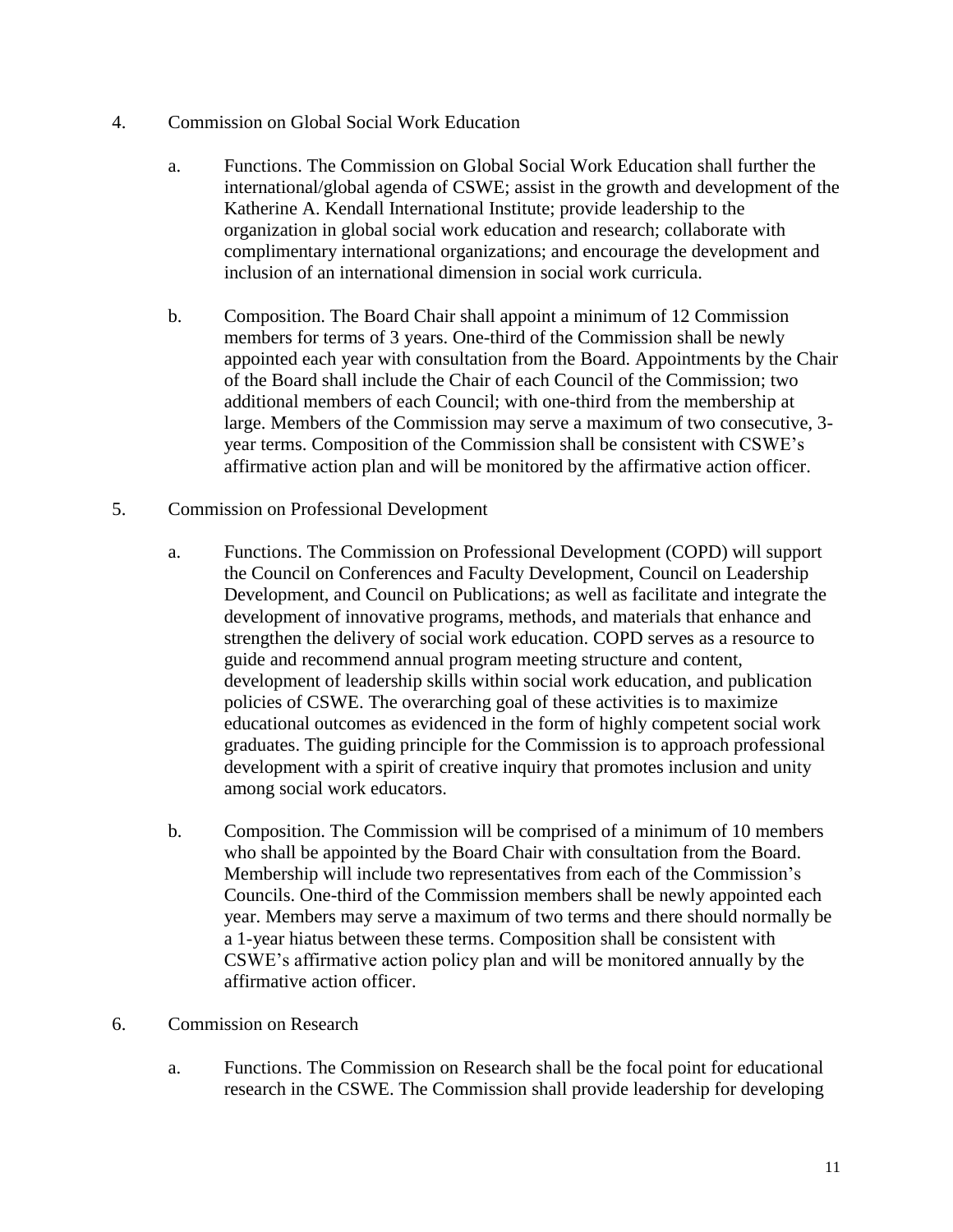policy positions and promote social work education based research that is carried out by CSWE and its constituent programs. The Commission, in concert with other Commissions and Councils, shall identify and advocate for new and expanded public and private resources that advance the profession's research agenda, which can be used within social work and higher education, as well as with government agencies and the public. The Commission's purpose will be carried out by working with CSWE stakeholders, including the CSWE Commissions, Councils, work groups and task forces, and the Leadership Forum. The Commission will identify emerging areas of research and research methodologies in social work education; encourage and promote the development of curriculum tools and professional development opportunities with the goal of improving the teaching of research and evidence-based practice at all levels of social work education; speak to research ethics, study design, and research administration in terms of CSWE quality assurance and educational policy briefs. The full scope of work will be reviewed and determined on an annual basis and reflect the context of higher education as well as social work education and research more specifically.

- b. Composition. The Commission will be composed of a minimum of five members who shall be appointed by the Board Chair. These individuals will represent the broad constituency of CSWE and be respected as researchers in their areas of expertise.
- 7. All Other Commissions, Councils, Committees, and Task Forces
	- a. The Board of Directors may establish and terminate all Commissions, Councils, committees, task forces, and bodies as deemed necessary, except as otherwise provided in these bylaws.
	- b. The Board shall determine the functions of all Commissions, Councils, committees, task forces, and bodies as deemed necessary, except as otherwise provided in these bylaws.
	- c. Composition of all Commissions, Councils, committees, task forces, and bodies shall be consistent with CSWE's Affirmative Action Policy and Plan and will be monitored annually by the affirmative action officer.
	- d. The Board may terminate Commissions (except the Commission on Accreditation) based upon appropriate evaluation of function, purpose, and effectiveness. All newly established Commissions shall be evaluated at the end of 2 years from the time they are established and not to exceed every 5 years thereafter.
	- e. CSWE shall have the following Committee, and such others as deemed necessary by the Board: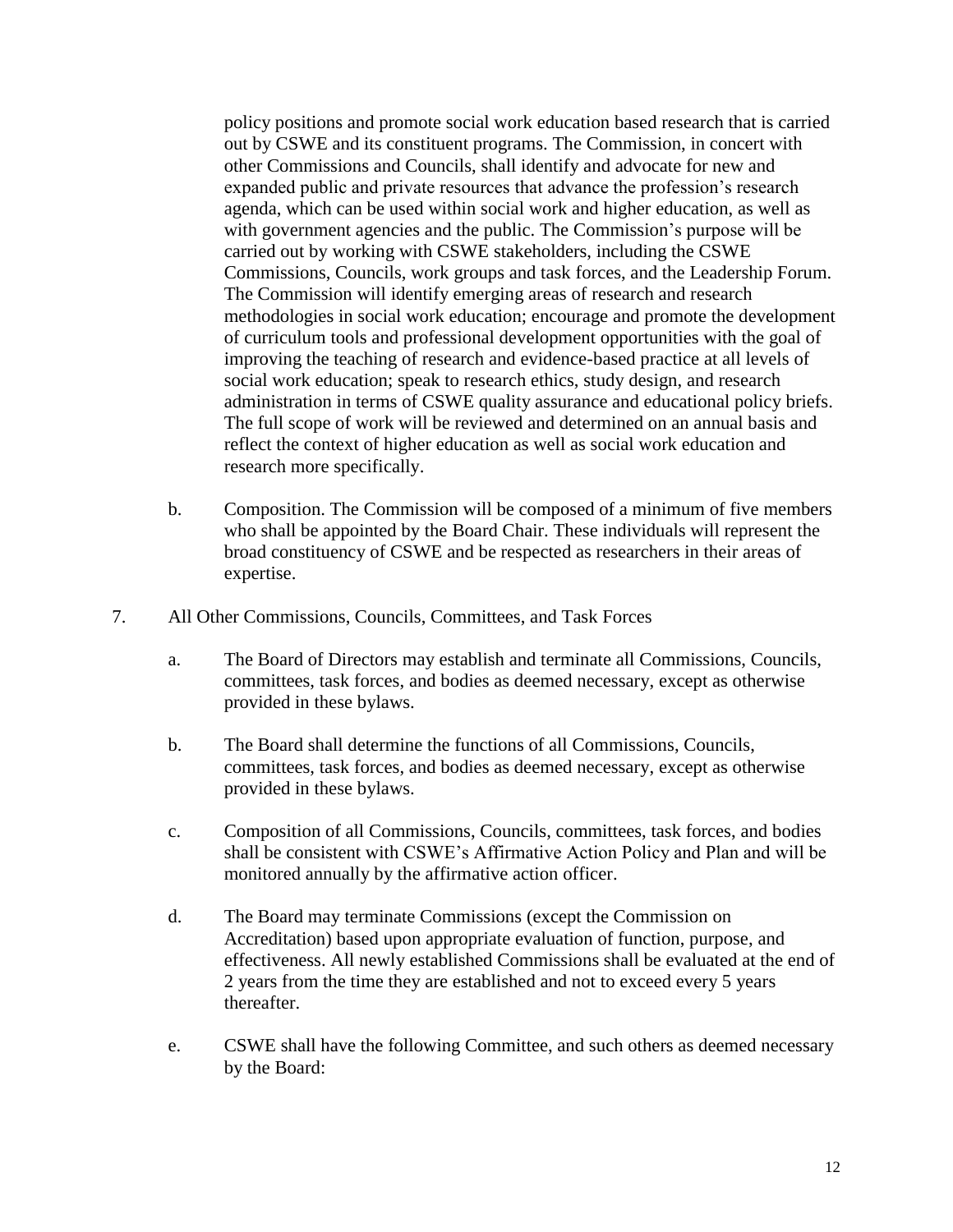i. Leadership Forum.

Functions. The Leadership Forum serves to strengthen all of social work education through collective action and common purpose to address the identified threats and build on potential opportunities within the educational context. The Forum brings all parties into the dialogue and discussion and seeks ways to build partnerships and alliances within the academy and to the benefit of social work education.

Composition. The Leadership Forum is comprised of the leadership, or other designee, from each of the following five social work education organizations: the Association of Baccalaureate Program Directors (BPD), Council on Social Work Education (CSWE), Group for the Advancement of Doctoral Education (GADE), National Association of Deans and Directors (NADD), and the Saint Louis Group (SLG). Other organizations may be invited to join the Leadership Forum with the approval of the Forum and the Board of Directors.

## ARTICLE IV: Staff

A. President

The President of CSWE shall be appointed by the Board of Directors in accordance with qualifications and terms of employment previously adopted by the Board and initiated through a written contract. The President is responsible for the operation of CSWE within the policies established by the Board of Directors. The President must comply with appropriate rules and regulations of all regulating agencies, governmental and quasigovernmental. There shall be an annual performance review of the President conducted through procedures and criteria established by the Board of Directors.

B. Other Staff

The appointment of other professional personnel and clerical staff shall be by the President in accordance with job specifications and qualifications, and affirmative action and personnel policies as established by the Board.

### ARTICLE V: Finances

Section 1 Fiscal Year

The CSWE fiscal year shall be fixed by the Board of Directors.

Section 2 Income

A. The costs of operating CSWE shall be met by annual dues and such other means as the Board may approve.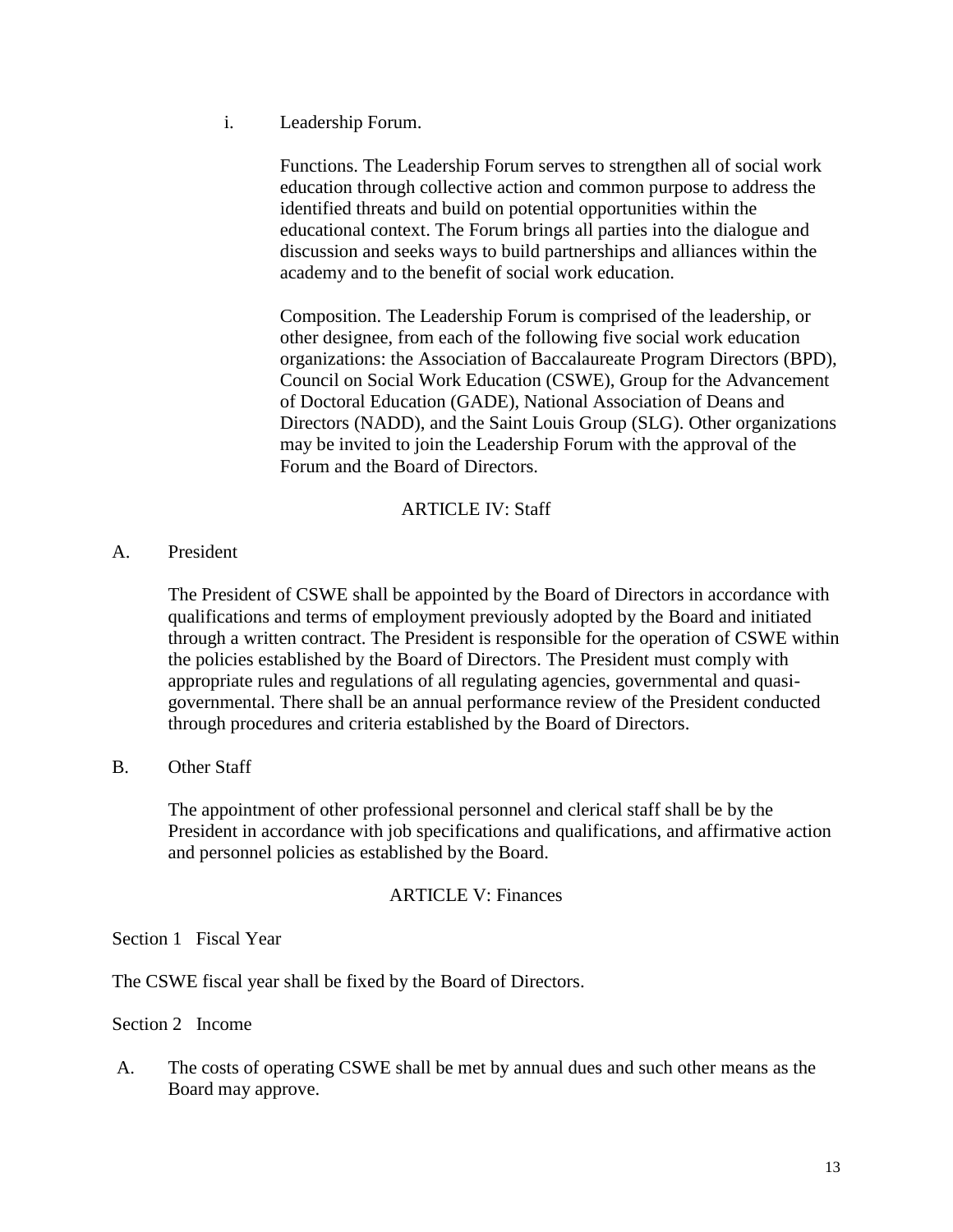- B. The annual audit shall be made available upon written request to any individual or institutional member at cost.
- C. A financial statement of CSWE shall be provided to the membership annually.

Section 3 Budget and Finance Committee

- A. The Budget and Finance Committee will advise the Board on budget matters and prepare the annual budget for consideration by the Board of Directors.
- B. The Budget and Finance Committee will be composed of five members of the Board of Directors, including the Treasurer who will serve as Chairperson.

ARTICLE VI: Procedures for Meetings and Elections

Section 1 Meetings

- A. Additional meetings of the Board of Directors may be called by written request of 40 percent of the members of the Board.
- B. The Executive Committee shall meet at the call of the Chair.
- C. For the Board of Directors, Executive Committee, and Nominating Committee, a majority of their members shall constitute a quorum for the transaction of business. Commissions and committees, excluding the Nominating Committee, may by regulation establish a lesser number. Annual membership meetings do not require a quorum.
- D. The rules contained in the latest edition of Robert's Rules of Order shall govern all meetings of bodies of CSWE, except where additional rules are promulgated by the body through the processes defined in the bylaws.

Section 2 Voting Procedures

- A. Elections of officers, Board of Directors, and Nominating Committee
	- 1. Not less than 60 days prior to the election, the Secretary shall send each full member a copy of the double slate of nominees.
	- 2. Additional eligible nominees for officers, members of the Board of Directors, and Nominating Committee may be placed on the ballot by written petition of 25 full members.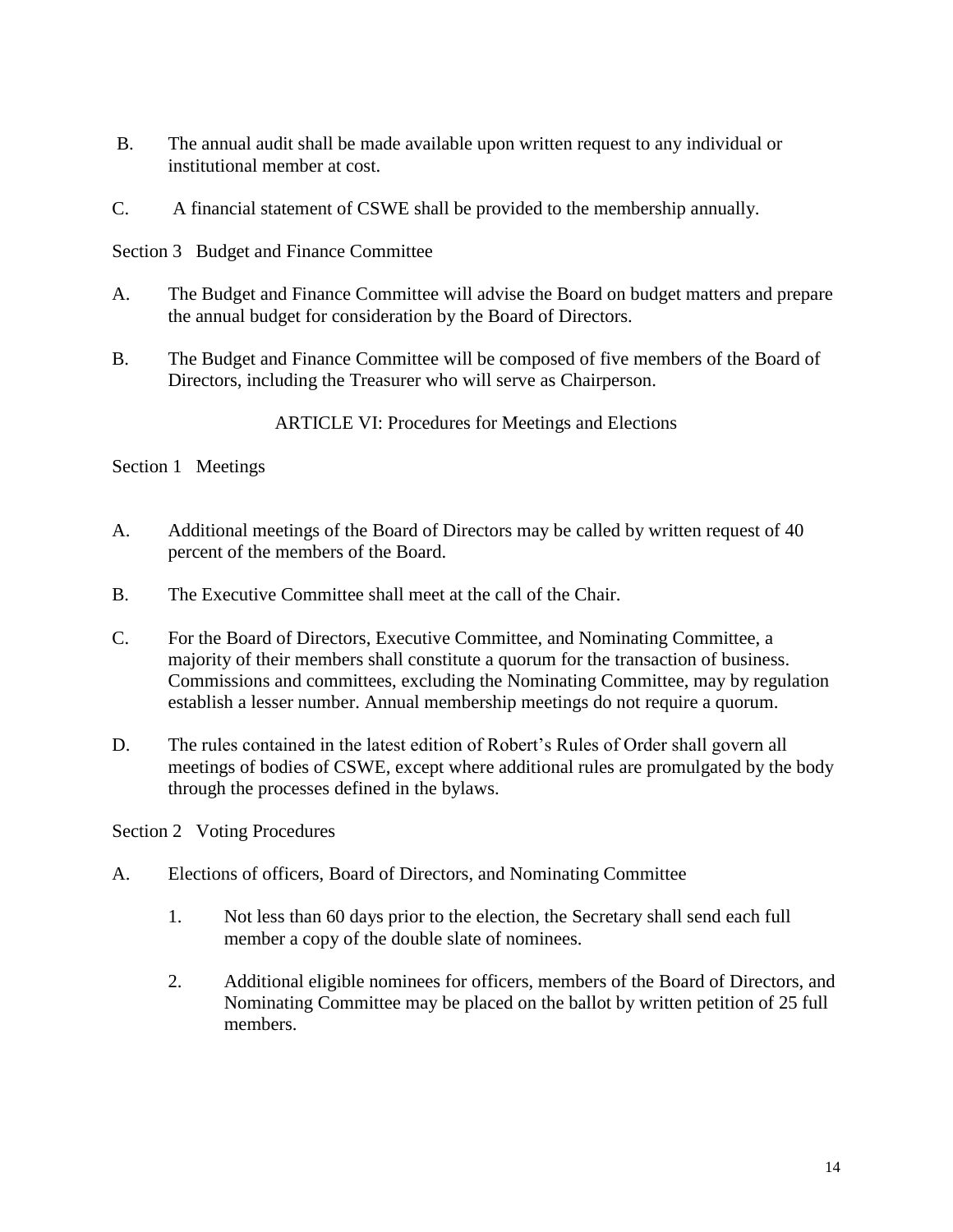- 3. All elections shall be held by mail ballot. Ballots shall be sent to full members no later than May 1. From the date of mailing, at least 21 days shall be provided for the return of ballots.
- 4. Election tellers named by the Chair shall have charge of the election. Tallies of election results must be completed within ten days of the close of balloting.
- 5. Reporting of Results. Election results will be posted within 30 days of the tally.
- 6. Recall. A vote on recall of officers, members of the Board, or the Nominating Committee may be initiated by petition of 25 percent of full members. Within 30 days of receipt of a valid petition, a mail ballot will be sent in accordance with regular election procedures. No member being considered for recall may serve as a teller. A simple majority of the weighted votes cast in the recall election determines the outcome.

# B. Dues

- 1. Any changes in dues must be approved by a two-thirds majority of the votes cast by the Board of Directors. The secretary will distribute to all members an announcement of any Board-approved dues changes with 30 days of the vote.
- 2. A referendum on proposed dues changes will be undertaken if 25 percent of full members, by individual written request, submit requests directly to CSWE within 60 days of the Board of Directors' mailing of the announcement of any approved dues changes.
- 3. The Board-approved changes will fail if a minimum of two-thirds of full members voting on the referendum reject the proposed changes.
- 4. Dues changes take effect at the beginning of the fiscal year.

# ARTICLE VII: Amendments

- A. Proposals to amend or repeal these bylaws may be initiated by the Board of Directors, may be made to the Board by any full member, or may be initiated by petition of 25 percent of full members. Such petitions must be received at the CSWE office 90 days prior to the annual membership meeting.
- B. The Board shall review all proposals, except those initiated by petition of 25 percent of full members and determine whether to submit them to the membership for action and shall be responsible for wording the proposed amendment. The Board shall notify the proposer of its determination. If its determination is not acceptable to the proposer, the amendment shall be brought for a vote to the membership upon written petition of 25 percent of full members.